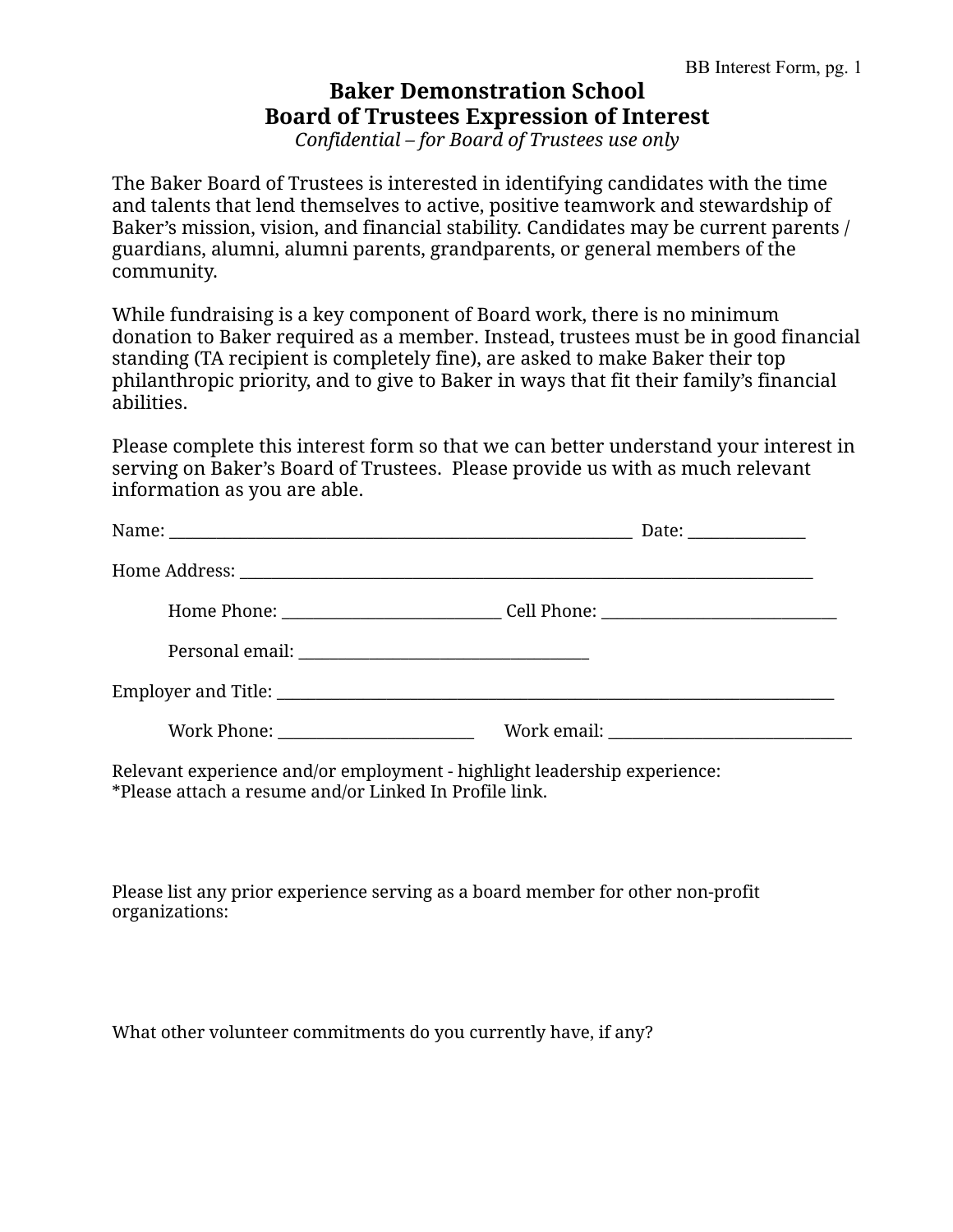The Baker Board values diversity, equity, and inclusion. We invite you to tell us how you believe your background and experiences will contribute to the diversity of the board.

Are you related to or a close friend of anyone who is an employee of Baker Demonstration School? Yes No

*If yes, please use a separate sheet to list the name and relationship, and any related information.*

How would you describe the value of Baker Demonstration School to you and/or your family?

If you were speaking to a friend with school-aged children who is interested in Baker, what would you say?

Why are you interested in serving as a board member for Baker?

Please share any other information you feel is important for consideration of your application to serve as a Trustee of Baker Demonstration School (please be sure to include skills, experiences, perspectives, and anything else that you think would inform your work as a Board member).